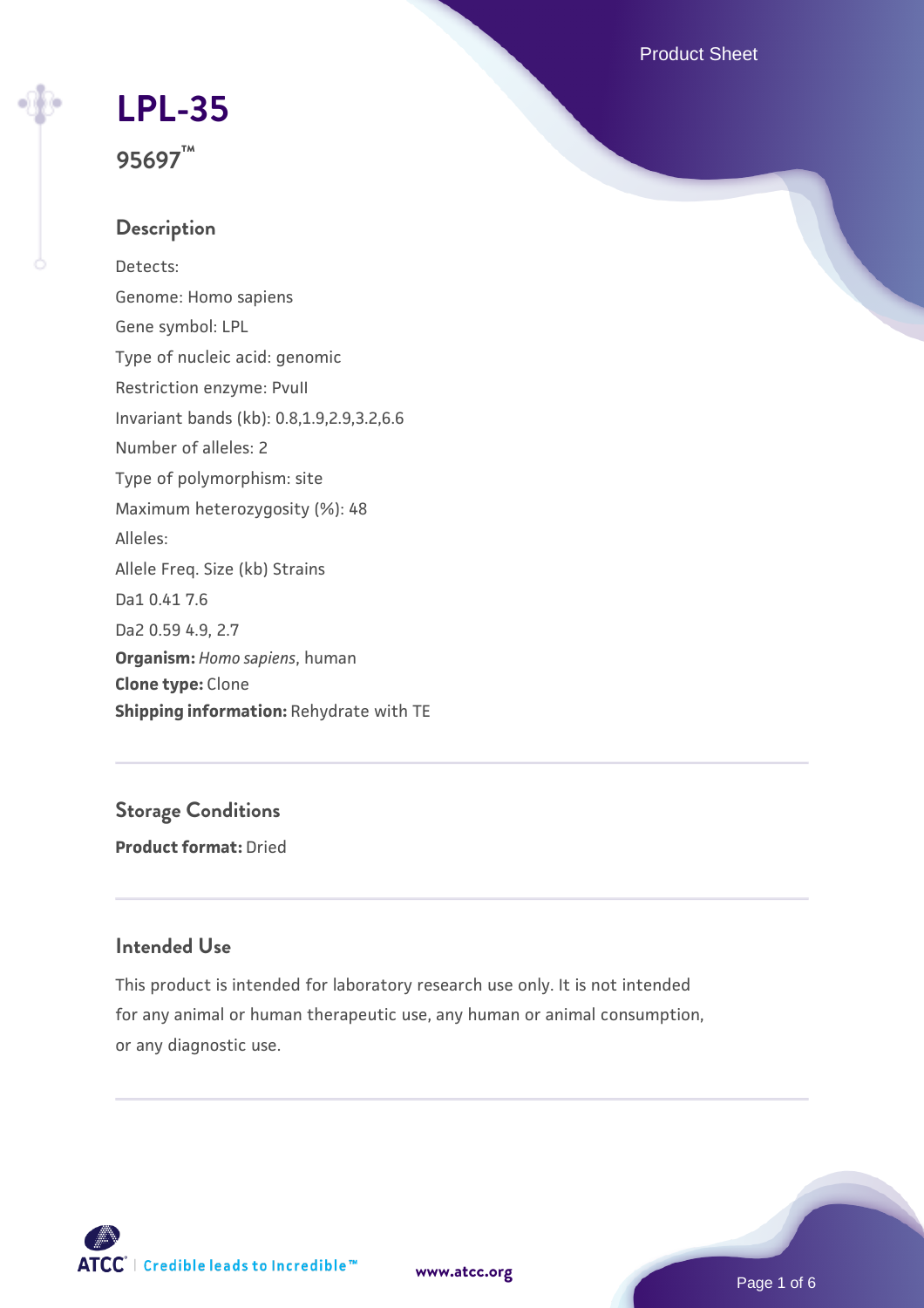### **Biosafety Level 1**

ATCC determines the biosafety level of a material based on our risk assessment as guided by the current edition of *Biosafety in Microbiological and Biomedical Laboratories (BMBL)*, U.S. Department of Health and Human Services. It is your responsibility to understand the hazards associated with the material per your organization's policies and procedures as well as any other applicable regulations as enforced by your local or national agencies.

### **Certificate of Analysis**

For batch-specific test results, refer to the applicable certificate of analysis that can be found at www.atcc.org.

#### **Insert Information**

**Insert size (kb):** 2.4350000000000001 **Type of DNA:** cDNA **Insert source:** adipose **Insert tissue:** adipose **Insert information:** DESCRIPTION OF INSERT COMPONENT: Genomic copy number: unique Cross references: DNA Seq. Acc.: M15856 Nucleotides ~1-2425 of the insert correspond to nucleotides 1-2425 of M15856. **Genome:** Homo sapiens **Chromosome:** 8 8 p22 **Gene name:** lipoprotein lipase **Gene product:** lipoprotein lipase [LPL] **Gene symbol:** LPL; LIPD **Alleles:** Ca1, Ca2, A1, A2, A3, Ca1, Ca2, Da1, A1, A2, A3, Da1, Da2, Da2



**[www.atcc.org](http://www.atcc.org)**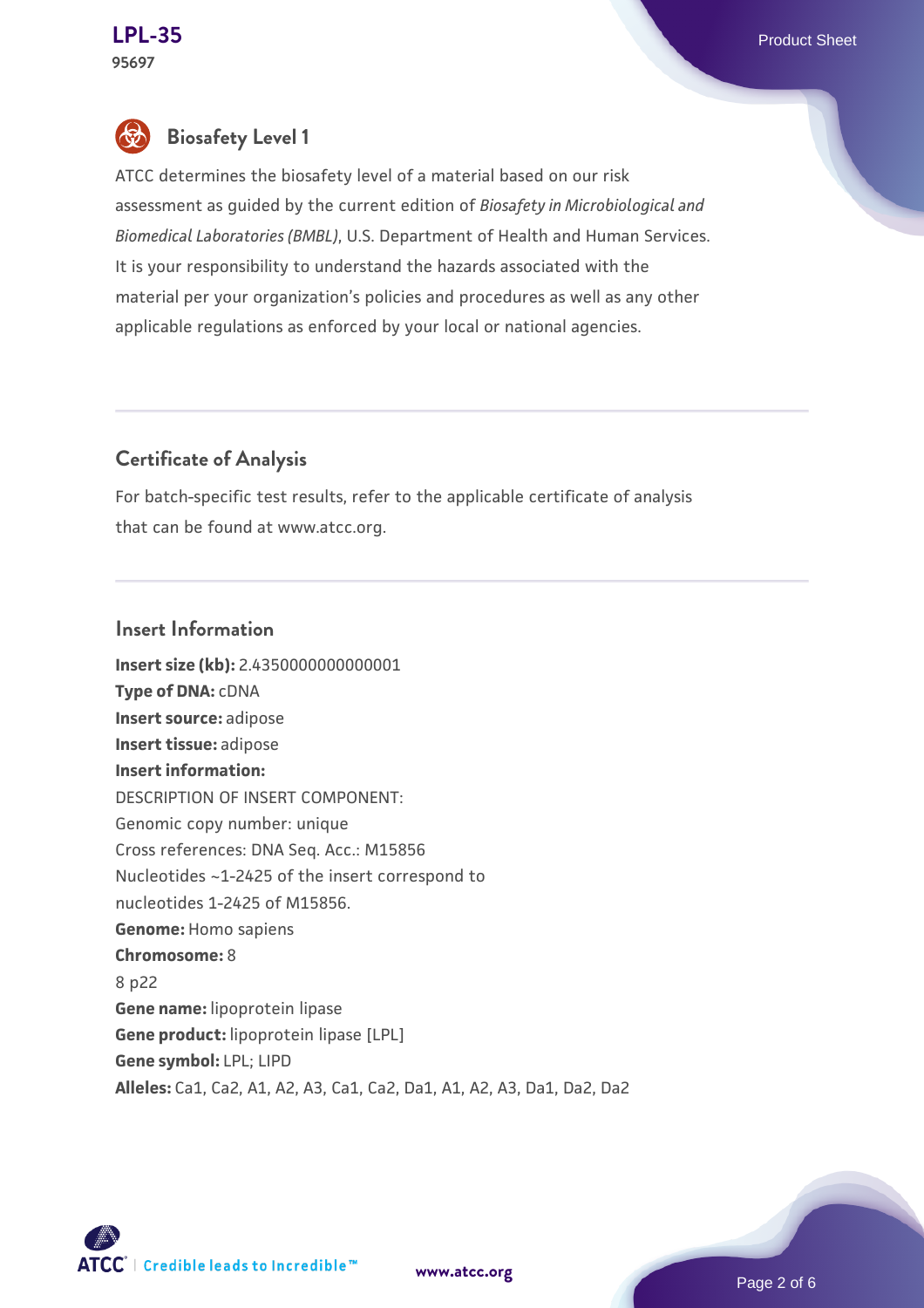### **[LPL-35](https://www.atcc.org/products/95697)** Product Sheet

**95697**

**Contains complete coding sequence:** Yes **Insert end:** Modification: SalI linker

### **Vector Information**

**Construct size (kb):** 5.400000095367432 **Intact vector size:** 2.870 **Vector name:** pGEM-2 **Type of vector:** plasmid **Host range:** *Escherichia coli* **Vector end:** SalI **Vector information:** Cross references: DNA Seq. Acc.: X65301 **Cloning sites:** HindIII; PstI; SalI; AccI; HincII; XbaI; BamHI; AvaI; SmaI; SacI; EcoRI **Markers:** ampR **MCS:** EcoRI...HindIII, ->, 10-60 Polylinker sites: HindIII; PstI; SalI; AccI; HincII; XbaI; BamHI; AvaI; SmaI; SacI; EcoRI **Promoters:** SP6; T7 **Replicon:** pMB1

#### **Notes**

Restriction digests of the clone give the following sizes (kb): SalI--2.9, 2.5; EcoRI--4.5, 0.5, 0.35; XbaI--5.4; HindIII--5.4; PstI--5.4. Recommended for verification: SalI, EcoRI, XbaI, HindIII, PvuII. - ATCC staff

The insert contains the following restriction sites (approximate kb from the 5' end): EcoRI--1.64, 1.98; XbaI--2.26; PvuII--0.32, 0.73, 2.39. - personal communication



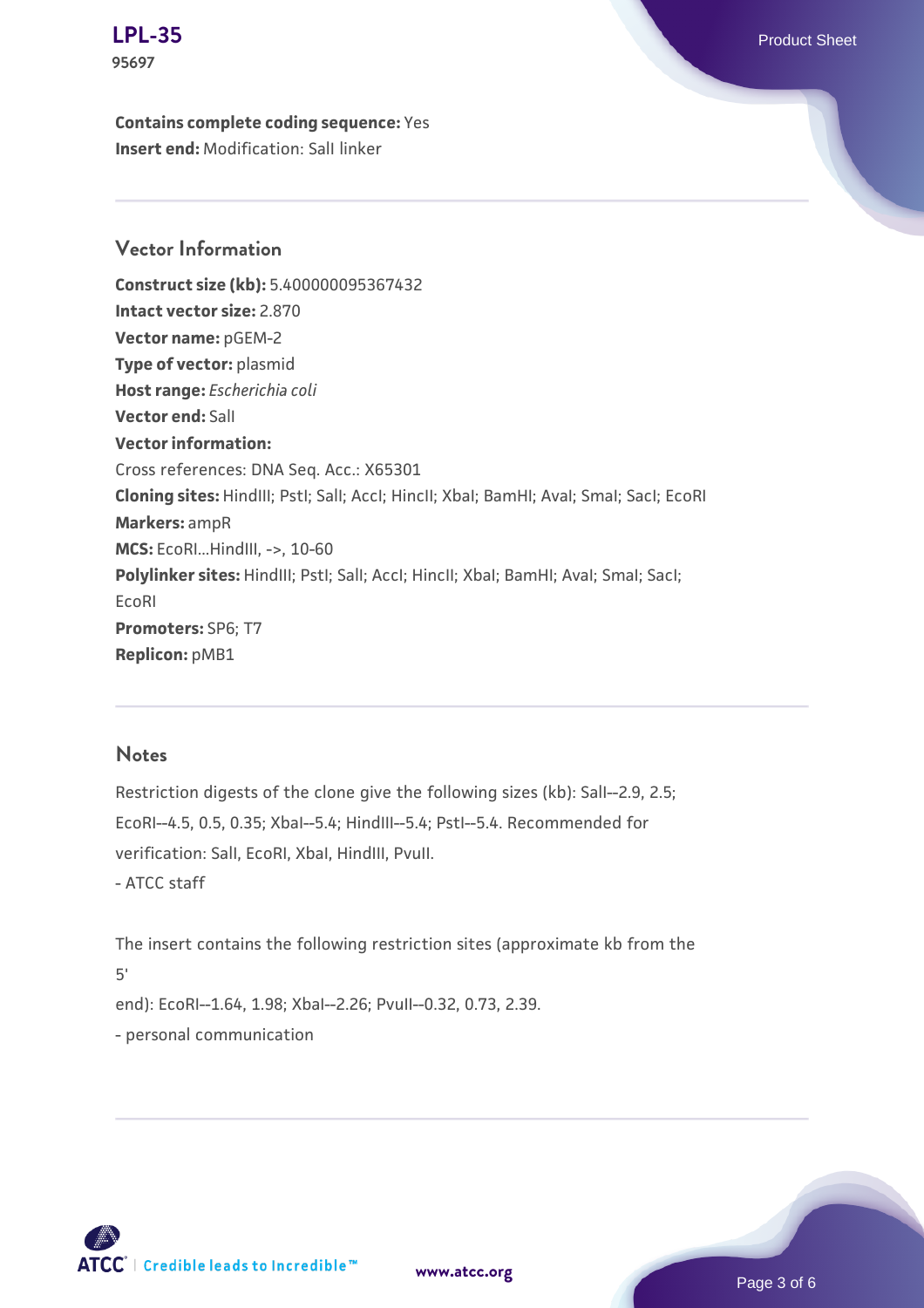# **95697**

### **Material Citation**

If use of this material results in a scientific publication, please cite the material in the following manner: LPL-35 (ATCC 95697)

### **References**

References and other information relating to this material are available at www.atcc.org.

### **Warranty**

The product is provided 'AS IS' and the viability of ATCC® products is warranted for 30 days from the date of shipment, provided that the customer has stored and handled the product according to the information included on the product information sheet, website, and Certificate of Analysis. For living cultures, ATCC lists the media formulation and reagents that have been found to be effective for the product. While other unspecified media and reagents may also produce satisfactory results, a change in the ATCC and/or depositor-recommended protocols may affect the recovery, growth, and/or function of the product. If an alternative medium formulation or reagent is used, the ATCC warranty for viability is no longer valid. Except as expressly set forth herein, no other warranties of any kind are provided, express or implied, including, but not limited to, any implied warranties of merchantability, fitness for a particular purpose, manufacture according to cGMP standards, typicality, safety, accuracy, and/or noninfringement.

### **Disclaimers**

This product is intended for laboratory research use only. It is not intended



**[www.atcc.org](http://www.atcc.org)**

Page 4 of 6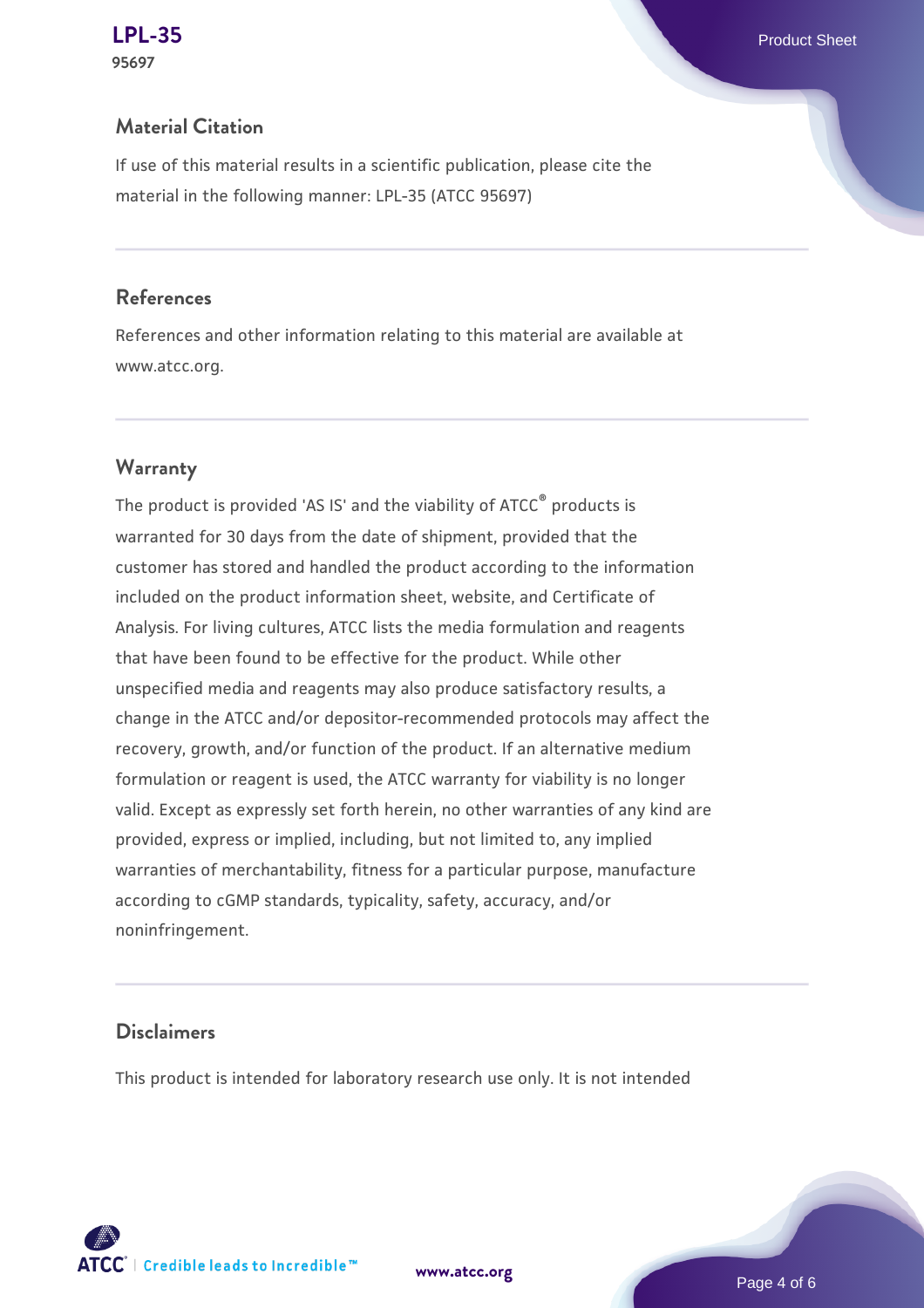for any animal or human therapeutic use, any human or animal consumption, or any diagnostic use. Any proposed commercial use is prohibited without a license from ATCC.

While ATCC uses reasonable efforts to include accurate and up-to-date information on this product sheet, ATCC makes no warranties or representations as to its accuracy. Citations from scientific literature and patents are provided for informational purposes only. ATCC does not warrant that such information has been confirmed to be accurate or complete and the customer bears the sole responsibility of confirming the accuracy and completeness of any such information.

This product is sent on the condition that the customer is responsible for and assumes all risk and responsibility in connection with the receipt, handling, storage, disposal, and use of the ATCC product including without limitation taking all appropriate safety and handling precautions to minimize health or environmental risk. As a condition of receiving the material, the customer agrees that any activity undertaken with the ATCC product and any progeny or modifications will be conducted in compliance with all applicable laws, regulations, and guidelines. This product is provided 'AS IS' with no representations or warranties whatsoever except as expressly set forth herein and in no event shall ATCC, its parents, subsidiaries, directors, officers, agents, employees, assigns, successors, and affiliates be liable for indirect, special, incidental, or consequential damages of any kind in connection with or arising out of the customer's use of the product. While reasonable effort is made to ensure authenticity and reliability of materials on deposit, ATCC is not liable for damages arising from the misidentification or misrepresentation of such materials.

Please see the material transfer agreement (MTA) for further details regarding the use of this product. The MTA is available at www.atcc.org.

### **Copyright and Trademark Information**

© ATCC 2021. All rights reserved. ATCC is a registered trademark of the American Type Culture Collection.